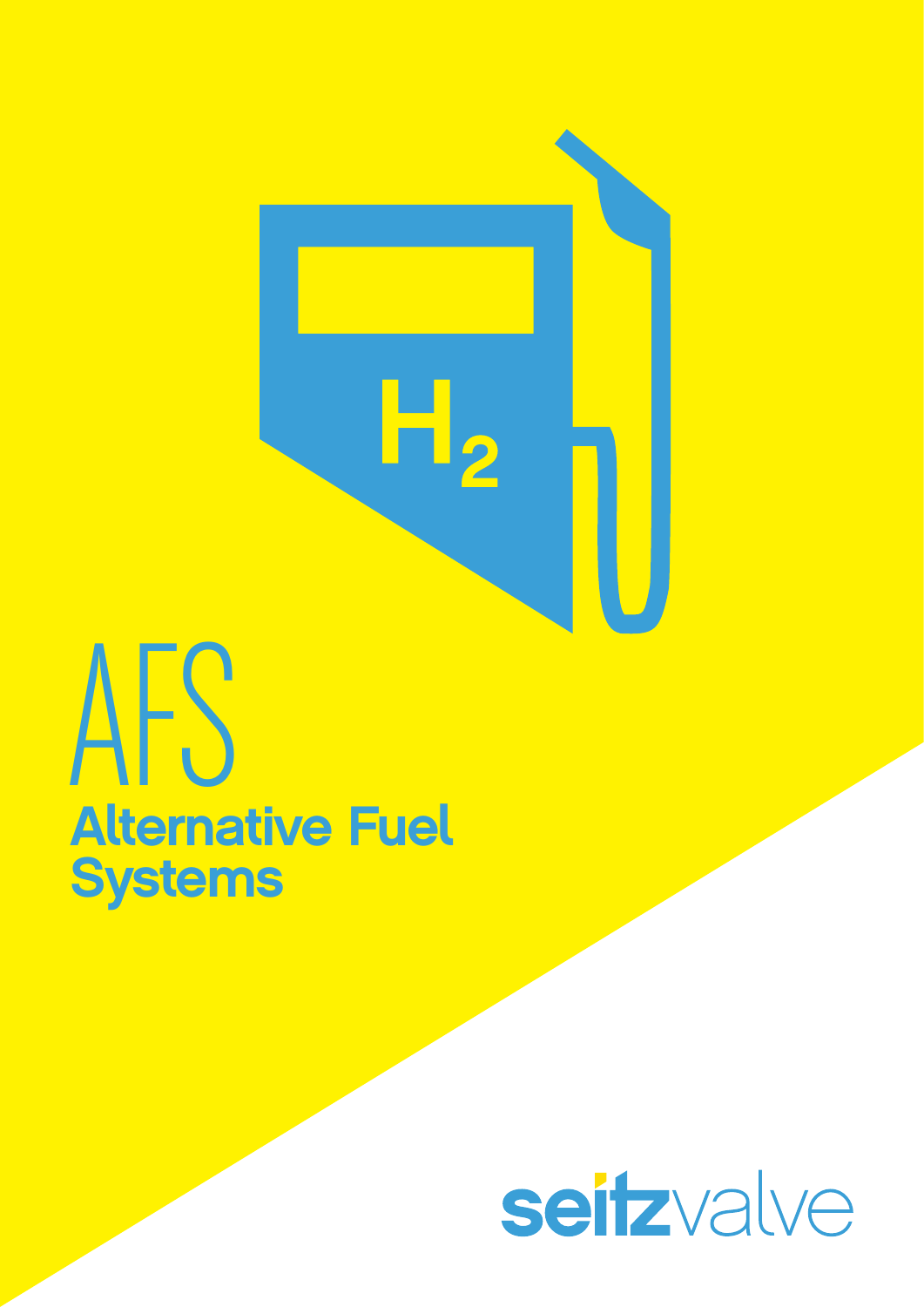For maintaining quality, safety and credibility of your alternative fueling systems, high-performance components are crucial. But these components alone will not help you achieve the consistency necessary for long-term success. To sustain your success, you need a partner that not only provides quality components, but also offers customized and comprehensive support that enables you to improve your fueling system and increase your impact on the alternative fuel industry.

For more than 60 years, a various range of Seitz solenoid valves has improved the operations of many critical high-pressure applications across several industries. Our track record extends to alternative fuel systems already from the pioneering days; with our CNG high pressure solenoid valve series we have served the industry in ten thousand of CNG refueling applications throughout the world for over 20 years.

#### Continuous Innovation

**HH** 

 $\infty$ 

P

- **Minimal footprint**
- **Lower investment and operating costs**
- **Faster fueling**
- **Flexibility**
- **Longer lifespan**
- **Higher economic efficiency**
- **Maximum safety**



Since the number of planned hydrogen refueling stations (HRS) for the near term, as well as the number of HRS projected for the period up to mid-century is increasing, we continue to develop and refine products that help our customers achieve their goals also in the high-pressure hydrogen fueling.

You can improve the reliability, repeatability and fueling speed of your HRS applications using our HyValve series for an operating pressure up to 1000 bar. Thanks to their compact design, peerless technology and electromagnetic actuation the products will save you space, investment and operating costs vs. pneumatic actuated valves and systems.

HyValve 1000, Type 3106 HyValve 1000, Type 3105



#### Premium Solenoid Valve Technology for your HRS Application

Seitz HyValves are specially designed to meet the specific requirements for highpressure fueling with hydrogen. The direct- and internally pilot-operated valves can be used in dispensing units as well as in compressor and storage systems for HRS.

#### Our Technology

- **Compact design**
- **Electromagnetic actuation**
- **P** Optimal flow rate
- **P** Operates in all mounting positions
- **Sturdy construction**
- **Longer maintenance intervals**
- **Exceptional reliability**

#### **Certifications**

#### Your Benefits

All our solenoid valves are subjected to comprehensive quality checks and compliant with the Pressure Equipment Directive (PED 2014/68/EU) and the Explosion Protection Directive (ATEX 2014/34/EU).





### Alternative Fuel **Systems**